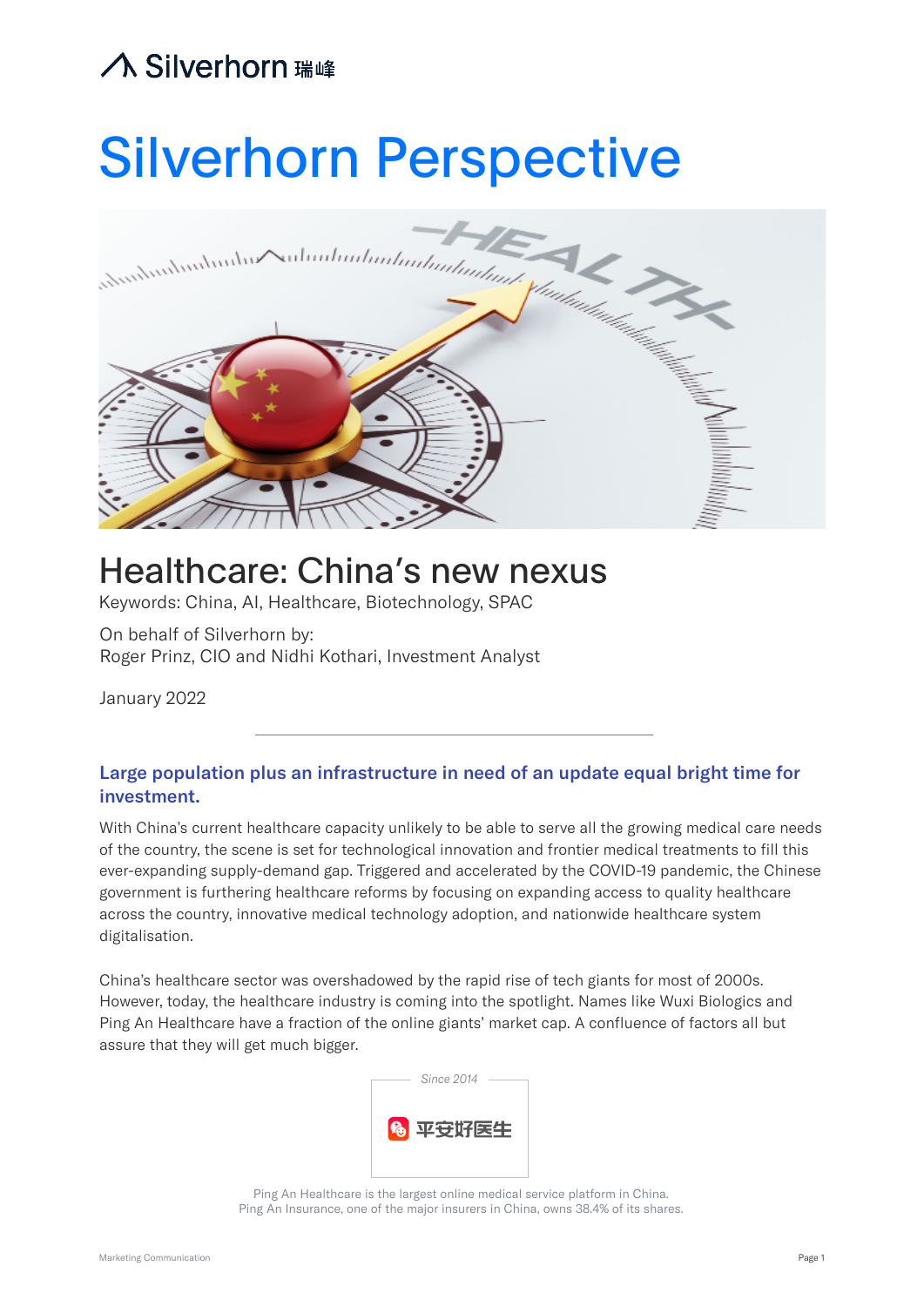#### Supply-side factors that are creating huge tailwinds for the Chinese healthcare sector are:

- 1. Talent: China's talent pool is still smaller than the US, but it is rapidly expanding as local talent continues to develop and Western-trained scientists steadily return to China. A 2008 study<sup>1</sup> found that between 1978 and 2007, more than 1.2mn Chinese practitioners went abroad to study or work but only about 25% returned in that period. In the following decade, however, the rate of returnees jumped to 80% according to the latest study<sup>2</sup>. China currently produces 10k domestic life sciences PHDs per year and 3k life sciences PHDs of Chinese origin from the US per year. According to BCG, more than 75% of the top talent in China has at least five years of overseas research experience. Returnees, who are often referred to as "sea turtles" locally, have been the key driver behind the formation of innovative companies in China over the past ten years. While the government has actively encouraged their return, the attractive market dynamics have already superseded government initiatives. This dynamic continues to be a huge tailwind for the Chinese healthcare sector.
- 2. Science and Know-how: China's ranking on the Global Innovation Index has moved up rapidly over the past few years with its scientific and technological development becoming a more prominent force globally, including in medicine and life sciences. Last year, China made significant breakthroughs in drug research and development. Of the 39 major achievements in medicine, seven were related to pharmaceutical research and development. The most notable achievement to date is the development of a new drug called GV-971. This is the first new drug approved for Alzheimer's disease in the world since 2003. In November 2021, the US FDA approved Zanubrutinib, a drug by a Chinese company used to treat adult patients with a rare form of cancer.



Developer of Zanubrutinib: BeiGene, a biotechnology company in China

This was the first time an innovative drug developed in China entered the US market. Industry experts expect more similar new drug launches<sup>3</sup>.

The medical industry in China has entered the AI and big data era in a big way. From 2015 to 2019, a total of 25,717 scientific publications related to the topic of health AI were published globally. And China ranked amongst the top 5 countries with the highest scholarly output including the US, India, the UK, and Germany. Since 2017, the number of clinical trials related to AI has increased rapidly globally with China and the US accounting for the most. In September 2020, China became the country with the largest number of AI-related clinical trials in the world. This is proof that China is quickly catching-up to the US and when it comes to AI and big data (which is becoming increasingly relevant for healthcare), China is already one of the leading AI players with considerable influence $^4\!$ 

<sup>&</sup>lt;sup>1</sup> "<u>[China's brain drain at the high end](https://www.tandfonline.com/doi/abs/10.1080/17441730802496532)</u>" published in Asian Population Studies Journal on 21 November 2008

<sup>&</sup>lt;sup>2</sup> ["Returning scientists and the emergence of China's science system"](https://watermark.silverchair.com/scz056.pdf?token=AQECAHi208BE49Ooan9kkhW_Ercy7Dm3ZL_9Cf3qfKAc485ysgAAAsEwggK9BgkqhkiG9w0BBwagggKuMIICqgIBADCCAqMGCSqGSIb3DQEHATAeBglghkgBZQMEAS4wEQQMIqbmAZJPjA7QCK-wAgEQgIICdEh2cL-LCiWdHpk6PpBXQwwngheCbrIaRGadRxO06Tw_73WXHE1SDGnr7mkkmcDHPAgVLpgsL8vdT-8ZTdDNZMYaFzLKSzF4B4PTK3kyIlLdAcMsJiKN91Rz73awpHBSStL9t2zBuB_xYLJWmnyxcut4WAI3StcVdZvH6UnrwOYiiutEobJ5jQ6BtWW2F23iX3JyXsOok4JbcVaZ6I3G4jrn28fDHcHXCtmh5VjyQDWtwMnjWZ4JgeCH1kIsHTvLLa6C4PcQg_NYx_-5itkHY4ezfnofHgSdORahaFiyRYhQthNc9bW27GD83LapYPxAJ8WQebvv3Cp4OVoUF6EYuwjBkjhb6QBhRxptY9BIn9yUIvrtAkDXOVIJmxxqJOj8WUtAa1uKHFaU6T1C27-EBG7up3CXGPm0I09j6y8rcnJpWU7rukkZiRL3-abpDP1rz7kSp0BB3Vdqd_jHFBGtZSQE-s5Im2Bnz6RsTPK7-WqgsDh36XHwDKA1W6lIQXMz94dV2aZSxuw0zD1XCQrApDS4h1pgJOtBVxLl_9gPmXHbRtO42r251YofDNPGw3NbNus7t3WP5npI0eIcJUbhZimtH7ksx1taIM2zVEwK7tF4y8-E34W-Yl1uRaUWhaXjEDtR9SDMI2n-I-slG8zVuerVvKnrGLzLla3FZvC-UrZu08NVvCe8FWufoB_U9jVIWsYSuca1rlKLX3AvPdyuXsYiYndDzHucwikwJXm2CcIXkG1eAQvDEgVhQVsFke2ZbpDMyn8gBxbGxrSAqnfTITWDe8KN1sI8YRTCiyp_ZI_00AHTMmCS7EFO0LbTh6cVMHJQryA) published in Science and Public Policy Journal on 5 December 2019

<sup>&</sup>lt;sup>3</sup> "<u>Research Breakthroughs Produce New Medicines</u>" published in Chinese Academy of Sciences News Room on 15 January 2020

<sup>&</sup>lt;sup>4</sup> "[Report on China's AI Health 2020"](https://www.elsevier.com/__data/assets/pdf_file/0020/1116560/Health_AI_Index_2020.pdf) published by Elsevier and Peking University Health Science Center in 2020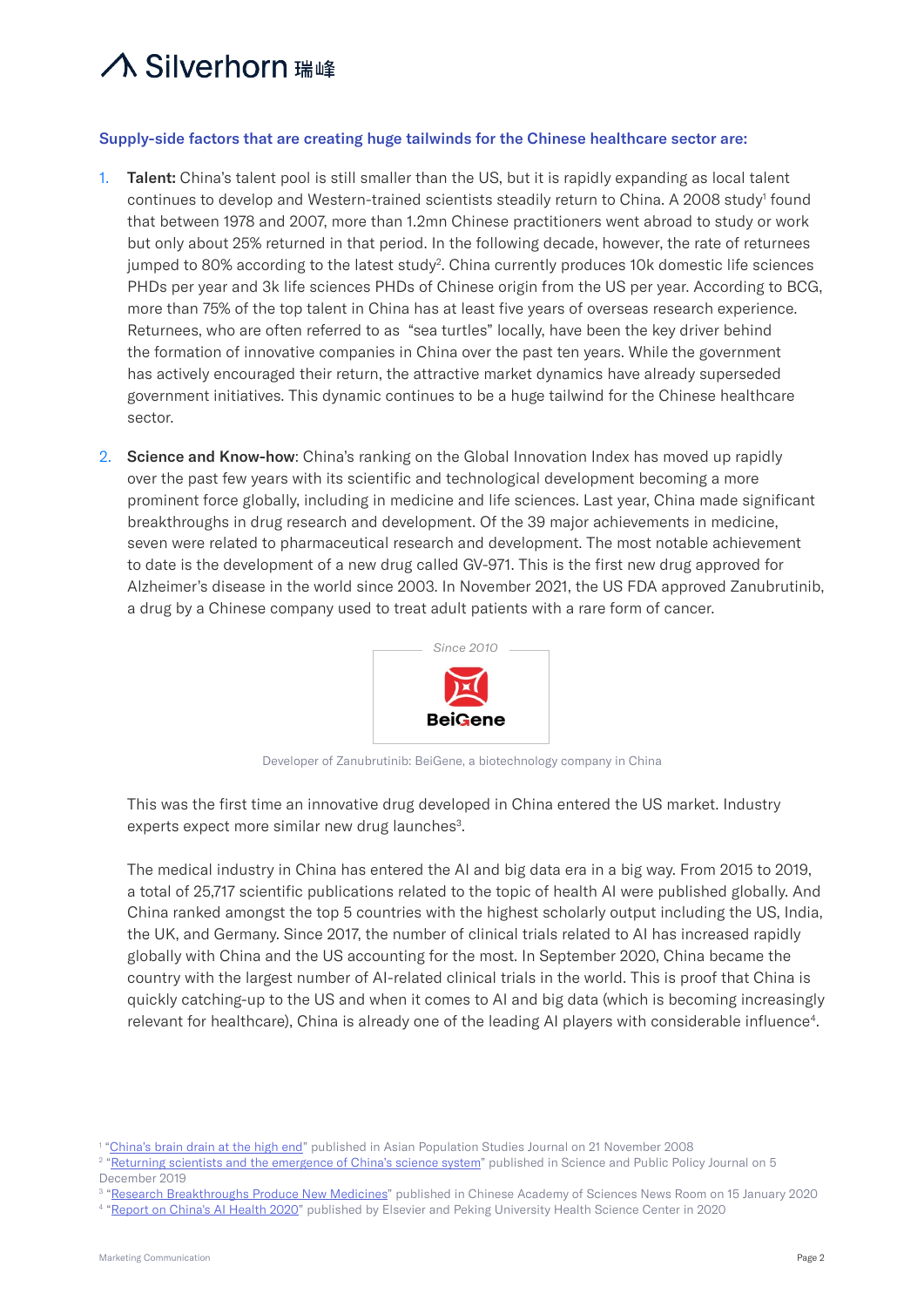3. Capital: In 2021, the biotech and life sciences industries led the market in the number of IPOs. 36 companies became listed on the Hong Kong Stock Exchange (HKEX), raising a total of USD 11bn. The HKEX continues to improve the listing rules to meet the development and changes in technology and the market. It recently implemented new rules for special purpose acquisition companies (SPACs). The De-SPAC transactions will provide an alternative route to market for eligible companies from the region or beyond, and an alternative exit option for investors' portfolio companies, in addition to a merger and acquisition deal or a traditional IPO $<sup>5</sup>$ . As a result, more</sup> innovative companies are expected to get listed on HKEX as Hong Kong is the world's secondlargest biotech IPO centre for local and cross-border listings<sup>6</sup>. Benefitting from ongoing government support and the relaxation in listing of pre-profit biotech companies, healthcare IPOs are expected to become one of the driving forces of the mainland capital markets<sup>7</sup>.

Total funds raised from healthcare/life science listings in the A-shares market reached RMB 85bn, representing 15% of total funds raised in 2021. *- Mainland China and Hong Kong IPO market: 2021 review and 2022 outlook by KPMG*

4. Policy: The Chinese healthcare sector has been subject to a very comprehensive and detailed set of regulatory reforms for many years. Each year since 2009, the government has published an annual list of Key Priorities for Healthcare Reform that addresses specific policy objectives for virtually every vertical within healthcare, including hospital oversight, physician behaviour, drug distribution, payment schemes, research and clinical development, and many other areas. Furthermore, the most authoritative governmental agencies have consistently communicated a strategic roadmap for the national healthcare agenda, including in the recent  $14<sup>th</sup> 5$ -Year Plan as well as the Long-Range Objectives Through the Year 2035. Because improving the healthcare system is important to the government, we remain cautiously optimistic about the impact of policies on the innovative companies within the healthcare sector.

#### Demand side factors that are creating huge tailwinds for the Chinese healthcare sector are:

- 1. Ageing Population: Any change in demographics affect a country's economic performance and social development. China is growing old at an astonishingly rapid pace. The share of old-age population is expected to double from 12.6% now to 26% in 2050, with total population likely to peak in the late 2020s and decline subsequently. An aging population and surge in chronic diseases, coupled with higher personal incomes mean greater demand for more and better healthcare.
- 2. Increased Per Capita Spending: In 2000, the government committed to universalise affiliation to public health insurance schemes through both individual contributions and budget transfers in the priority for health in public spending. This spending has more than doubled as a percentage of GDP. And given the country's rapid economic growth, there has been an increase of  $\sim$ 8-9x in real per capita public spending on health resulting in a 5.3% share of GDP. It is probable that given the rise of the older population, China's expenditure on health could increase further to reach 7-10% levels in the next decade. In which case, the total spend on healthcare in China would reach USD 1.7tn, implying a growth rate of 9.3% per annum until 2028<sup>8</sup>.

<sup>&</sup>lt;sup>5</sup> "<u>What to Expect as the HKEx Rolls Out Its New SPAC Listing Regime</u>" published in Lexology on 6 January 2022

 $^6$  "<u>Number of A-share IPOs and amount of funds raised hit record high, unicorn and return of China concept stocks lift proceeds</u> [in Hong Kong"](https://www.ey.com/en_cn/news/2021/12/number-of-a-share-ipos-and-amount-of-funds-raised-hit-record-high) by EY on 21 December 2021

<sup>7</sup> ["Mainland China and Hong Kong IPO market: 2021 review and 2022 outlook"](https://assets.kpmg/content/dam/kpmg/cn/pdf/en/2021/12/china-hk-ipo-2021-review-and-outlook-for-2022.pdf) by KPMG on 9 December 2021

<sup>&</sup>lt;sup>8</sup> "[The Growing Demand for Healthcare in China"](https://www.global-dem-health.com/china-health) published by Global Demographics Health in June 2021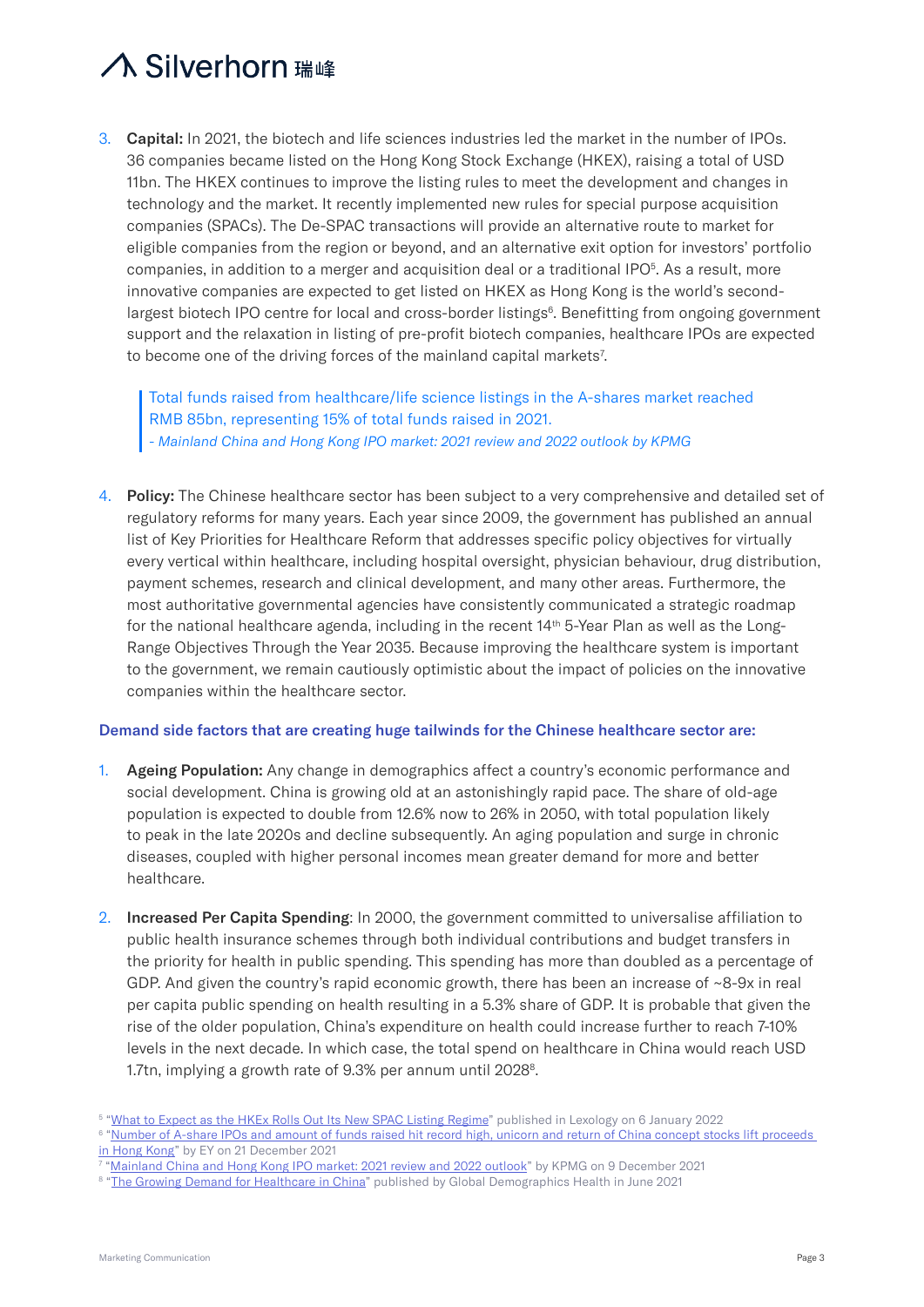Today, the healthcare market in China is the world's second-largest, closely behind the US. But it is the fastest-growing and is expected to overtake the US in the future. McKinsey has projected China's healthcare market to grow at an unprecedented CAGR of about 12% and reach RMB 16tn in size by 2030<sup>9</sup>. We expect the growth to be broad-based because the tailwinds can help virtually every subsector, from pharmaceuticals to medical devices to telehealth.



#### How to best exploit this opportunity?

As always, we work with specialist fund managers. Healthcare investing requires a rare combination of understanding of: the complex regulatory environment, the complex science behind drugs, new form of treatments, medical devices, etc., and capital markets.

In the case of healthcare, we believe a long-short equity approach, albeit with a long bias, makes the most sense to exploit this opportunity. This is because historically the China healthcare market has exhibited the highest intra-sector performance dispersion among other sectors, leading to more pronounced valuation discrepancies and possibility of losses. Because the sub-sectors – pharma, biotech, medtech, etc. – follow different cycles, the performance dispersion is inevitable. This provides a market setup that is conducive for alpha generation. While the long book helps in capturing the structural growth of the sector, the short book helps in smoothening the ride and protecting the downside during inevitable bust cycles. This will help us in compounding patiently and at a high rate over the years to come.

9 "[China's healthcare market is expected to grow from RMB6 trillion in 2019 to RMB16 trillion in 2030"](https://www.prnewswire.com/news-releases/chinas-healthcare-market-is-expected-to-grow-from-rmb6-trillion-in-2019-to-rmb16-trillion-in-2030-301281036.html) by Ping An on 30 April 2021